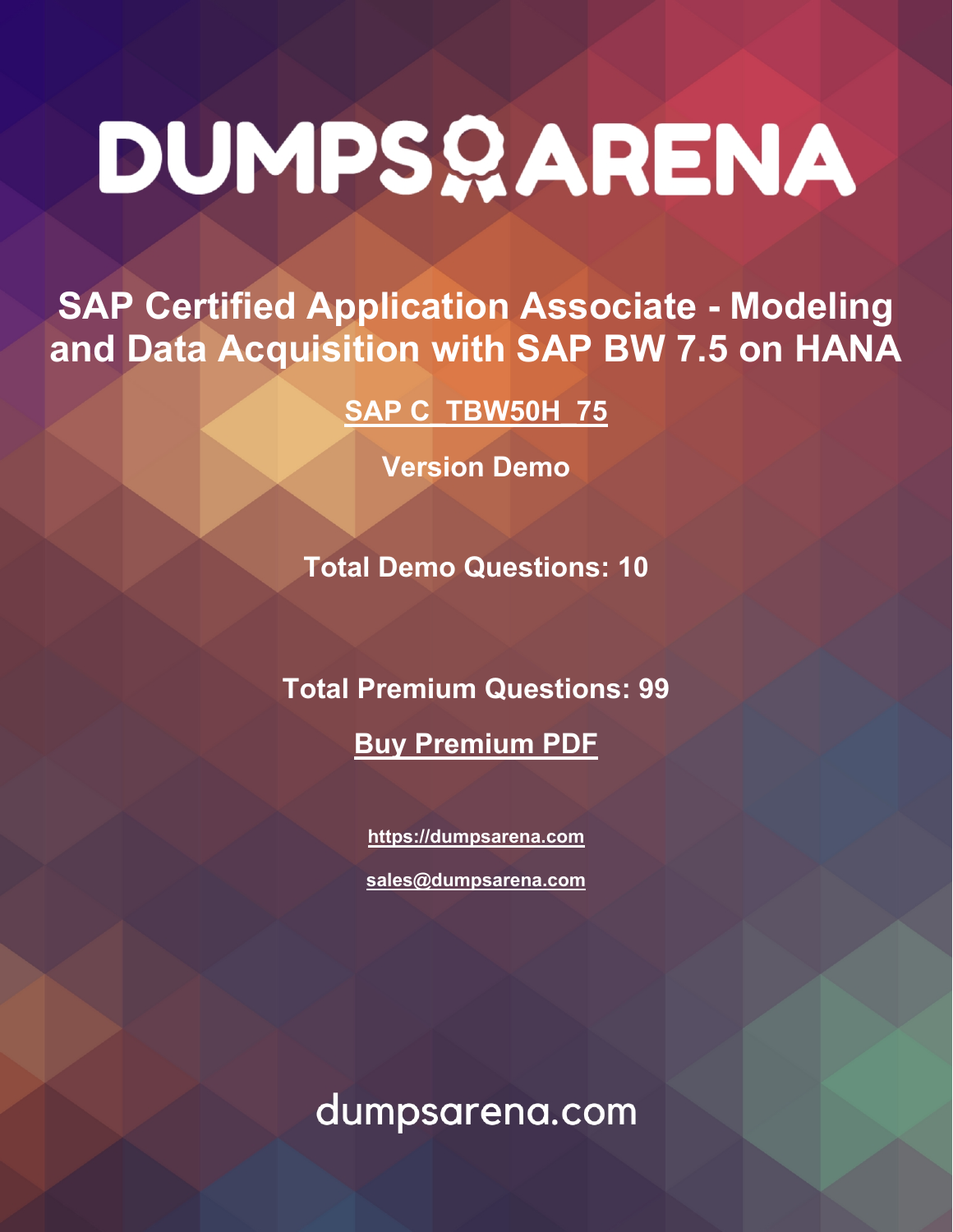## **DUMPSOARENA**

#### **QUESTION NO: 1**

Which of the following are golden rules for modelers using SAP HANA? Choose the correct answers.

- **A.** Save less important data outside of memory
- **B.** Use column stores for analytical tasks
- **C.** Virtual data sources should use SAP HANA as the database
- **D.** Be economical and re-use SAP HANA Views when possible
- **E.** Modularize the data model and maximize performance using parallelization

#### **ANSWER: A B D E**

#### **QUESTION NO: 2**

Unlike the classic star schema where facts are stored in the fact table, in SAP HANA, multiple views may be used to represent the central fact view in a virtual data model. Determine Whether this statement is true or false.

**A.** True

**B.** False

#### **ANSWER: A**

#### **QUESTION NO: 3**

On which of the following objects can you restrict a characteristic?

- **A.** Formula
- **B.** Exception
- **C.** Condition
- **D.** Hierarchy node

#### **ANSWER: D**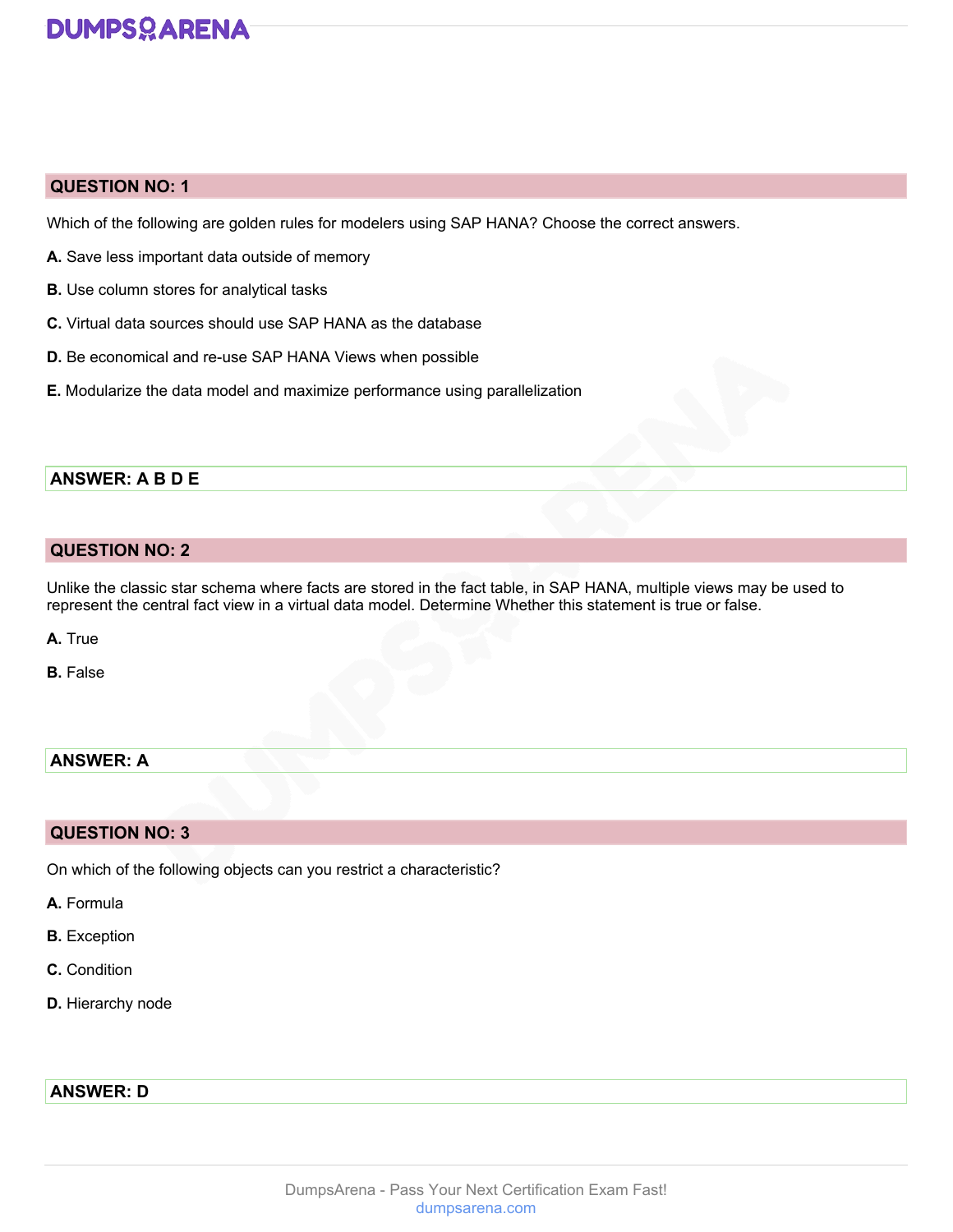## **DUMPSOARENA**

#### **QUESTION NO: 4**

A reference lnfoObject is a 'template' of an lnfoObject that is then used as a reference or other objects when the characteristic properties are the same. Determine Whether this statement is true or false.

**A.** True

**B.** False

#### **ANSWER: A**

#### **QUESTION NO: 5**

In a productive landscape, SAP Best Practice is to have at least a development system, a quality assurance system and a productive system. Determine whether this statement is true or false.

**A.** True

**B.** False

#### **ANSWER: A**

#### **QUESTION NO: 6**

Database statistic is the same thing as BI Statistics. Determine whether the statement is True or False.

**A.** True

**B.** False

## **ANSWER: B**

#### **QUESTION NO: 7**

Which of the following are types of SAP BW Infocubes?

**A.** Multicube

- **B.** Inverted cube
- **C.** Virtual cube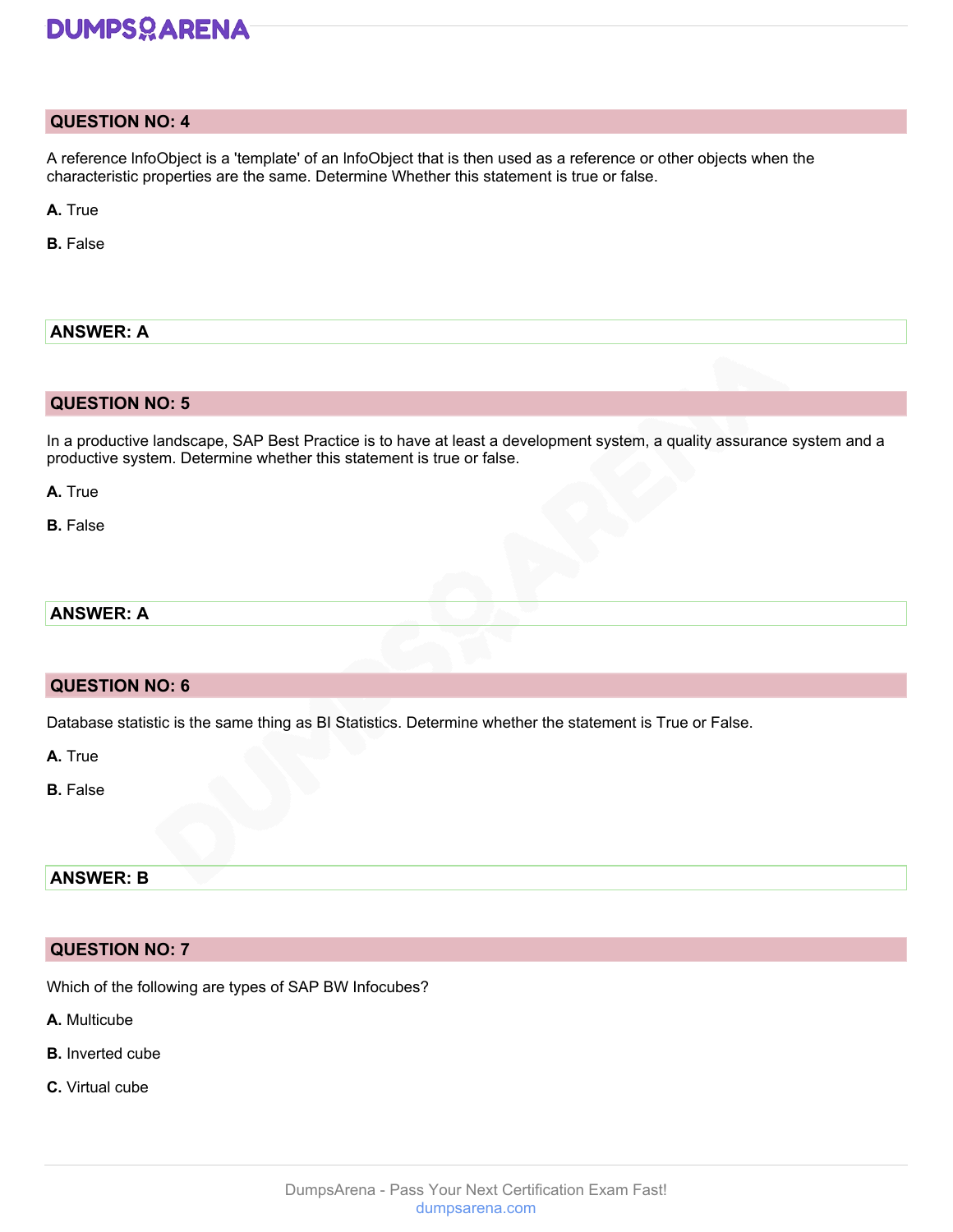

- **D.** Relational cube
- **E.** Basic cube

#### **ANSWER: A C E**

#### **QUESTION NO: 8**

Your customer wants to link a query to an external URL. Which of the following steps are required for a

report-report interface setting?

Note: There are 3 correct answers to this question.

- **A.** Insert the parameter for the Web address in the assignment details.
- **B.** Select the Web address from the list of report types.
- **C.** Select Receiver Object and enter the Web address.
- **D.** Select a system from the Source Systems tab.
- **E.** Insert the Web address in the assignment details.

#### **ANSWER: A B C**

#### **QUESTION NO: 9**

Requested-based deletion would solve which the following problems?

- **A.** Deleting the last load of bad data.
- **B.** Deleting data for a specific company code and division combination.

**C.** Deleting the request from both the change log and the active table if the request was already activated, but not in the follow-on target.

**D.** A targeted deletion of change log data.

#### **ANSWER: A C**

#### **QUESTION NO: 10**